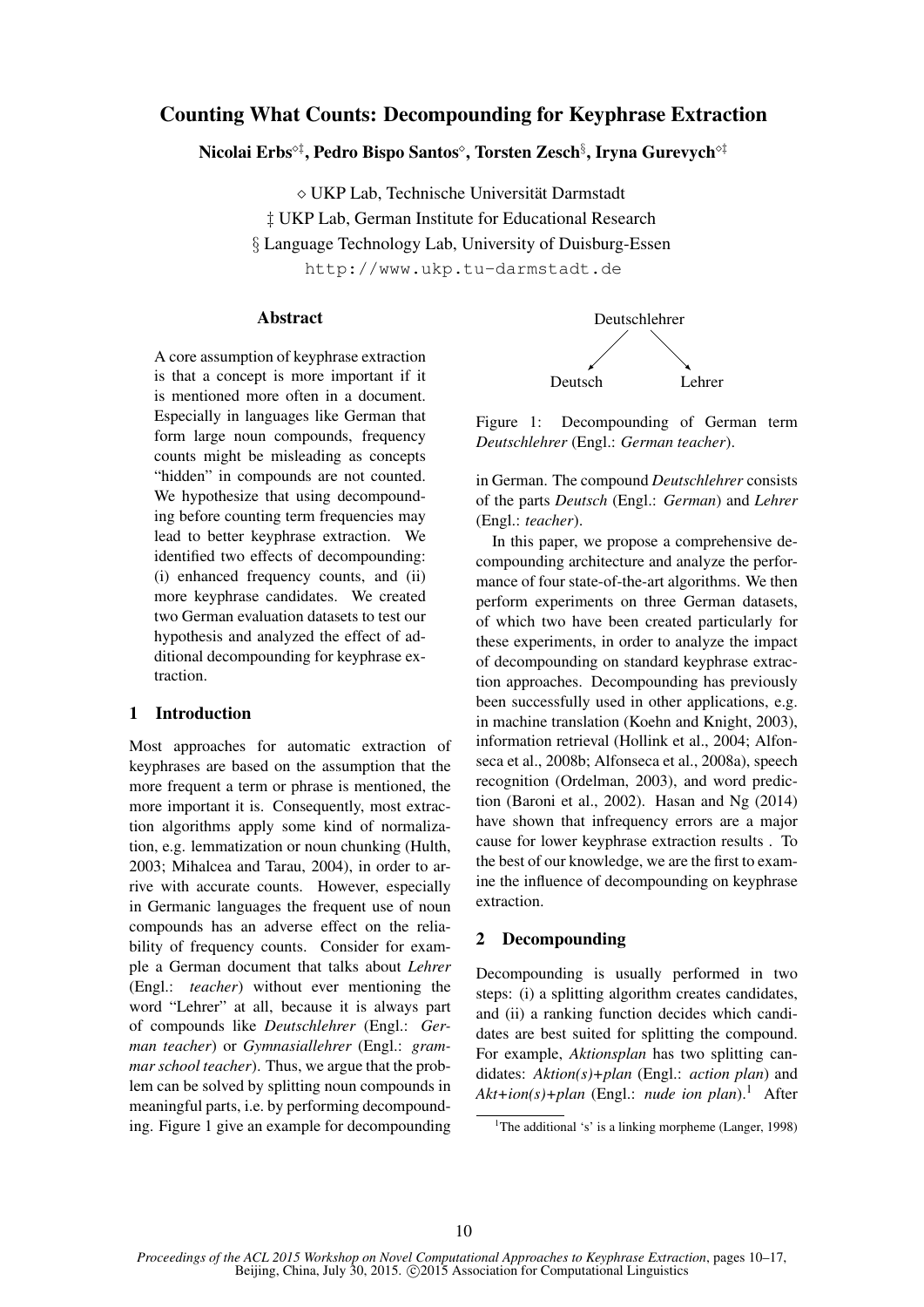generating the candidates, the ranking function assigns a score to each splitting candidate, including the original compound. We will now take a closer look on possible splitting algorithms and ranking functions.

#### 2.1 Splitting algorithms

Left-to-Right grows a window over the input from left to right. When a word from a dictionary is found a split is generated. The algorithm is then applied recursively to the rest of the input.

JWord Splitter<sup>2</sup> performs a dictionary look-up from left to right, but continues this process if the remainder of the word is not right), it creates a split and stops. Banana Splitter<sup>3</sup> searches for the word from the right to the left, and if there is more than one possibility, the one with the longest split on the right side is taken as candidate. Data Driven counts the number of words in a dictionary, which contain a split at this position as prefix or suffix for every position in the input. A split is made at the position with the largest difference between prefix and suffix counts (Larson et al., 2000). ASV Toolbox<sup>4</sup> uses a trained Compact Patricia Tree to recursively split parts from the beginning and end of the word (Biemann et al., 2008). Unlike the other algorithms, it generates only a single split candidate at each recursive step. For that reason, it does not need a ranker. It is also the only supervised (using lists of existing compounds) approach tested.

### 2.2 Ranking functions

As stated earlier, the ranking functions are as important as the splitting algorithms, since a ranking function is responsible for assigning scores to each possible decompounding candidate. For the ranking functions, Alfonseca et al. (2008b) use a geometric mean of unigram frequencies (Equation 1), and a mutual information function (Equation 2).

$$
r_{Freq}() = \left(\prod_{i}^{N} f(w_i)\right)^{\frac{1}{N}} \tag{1}
$$

$$
r_{M.I.}() = \begin{cases} -f(c) \log f(c) & \text{if } N = 1\\ \frac{1}{N-1} \sum_{i}^{N-1} \log \frac{bigr(w_i, w_{i+1})}{f(w_i)f(w_{i+1})} \end{cases}
$$
 (2)

| Splitter              | Ranker | $P_{comp}$ | $R_{comp}$ | $P_{split}$ |  |
|-----------------------|--------|------------|------------|-------------|--|
| Left-to-right         | Freq.  | .64        | .58        | .71         |  |
|                       | M.I.   | .26        | .08        | .33         |  |
| <b>JWord Splitter</b> | Freq.  | .67        | .63        | .79         |  |
|                       | M.I.   | .59        | .20        | .73         |  |
| Banana Splitter       | Freq.  | .70        | .40        | .83         |  |
|                       | M.L    | .66        | .16        | .81         |  |
| Data Driven           | Freq.  | .49        | .18        | .70         |  |
|                       | M.I.   | .40        | .04        | .58         |  |
| <b>ASV ToolBox</b>    | .80    | .75        | .87        |             |  |

Table 1: Evaluation results of state-of-the-art decompounding systems.

In these equations,  $N$  is the number of fragments the candidate has, w is the fragment itself,  $f(w)$ is the relative unigram frequency for that fragment w,  $bigr(w_i, w_j)$  is the relative bigram frequency for the fragment  $w_i$  and  $w_j$ , c is the compound itself without being split.

#### 2.3 Decompounding experiments

For evaluation, we use the corpus created by Marek (2006) as a gold standard to evaluate the performance of the decompounding methods. This corpus contains a list of 158,653 compounds, stating how each compound should be decompounded. The compounds were obtained from the issues 01/2000 to 13/2004 of the German computer magazine  $c't^5$  in a semi-automatic approach. Human annotators reviewed the list to identify and correct possible errors. For calculating the required frequencies, we use the Web1T corpus<sup>6</sup> (Brants and Franz, 2006).

Koehn and Knight (2003) use a modified version of precision and recall for evaluating decompounding performance. Following Santos (2014), we decided to apply these metrics for measuring the splitting algorithms, and ranking the functions' performance. The following counts were used for evaluating the experiments on the compound level: *correct split (cs)*, a split fragment which was correctly identified and *wrong split (ws)*, a split fragment which was wrongly identified.  $P_{comm}$  and R<sub>comp</sub> evaluate decompounding on the level of compounds, and we propose to use  $P_{split} = \frac{cs}{cs + ws}$ to evaluate on the level of splits.

As we focus in this work on the influence of decompounding on improving the accuracy of fre-

<sup>2</sup>github.com/danielnaber/jwordsplitter <sup>3</sup>niels.drni.de/s9y/pages/bananasplit. html

<sup>4</sup>wortschatz.uni-leipzig.de/˜cbiemann/ software/toolbox/

<sup>5</sup>www.heise.de/ct/

<sup>6</sup>German version (see https://catalog.ldc. upenn.edu/LDC2009T25).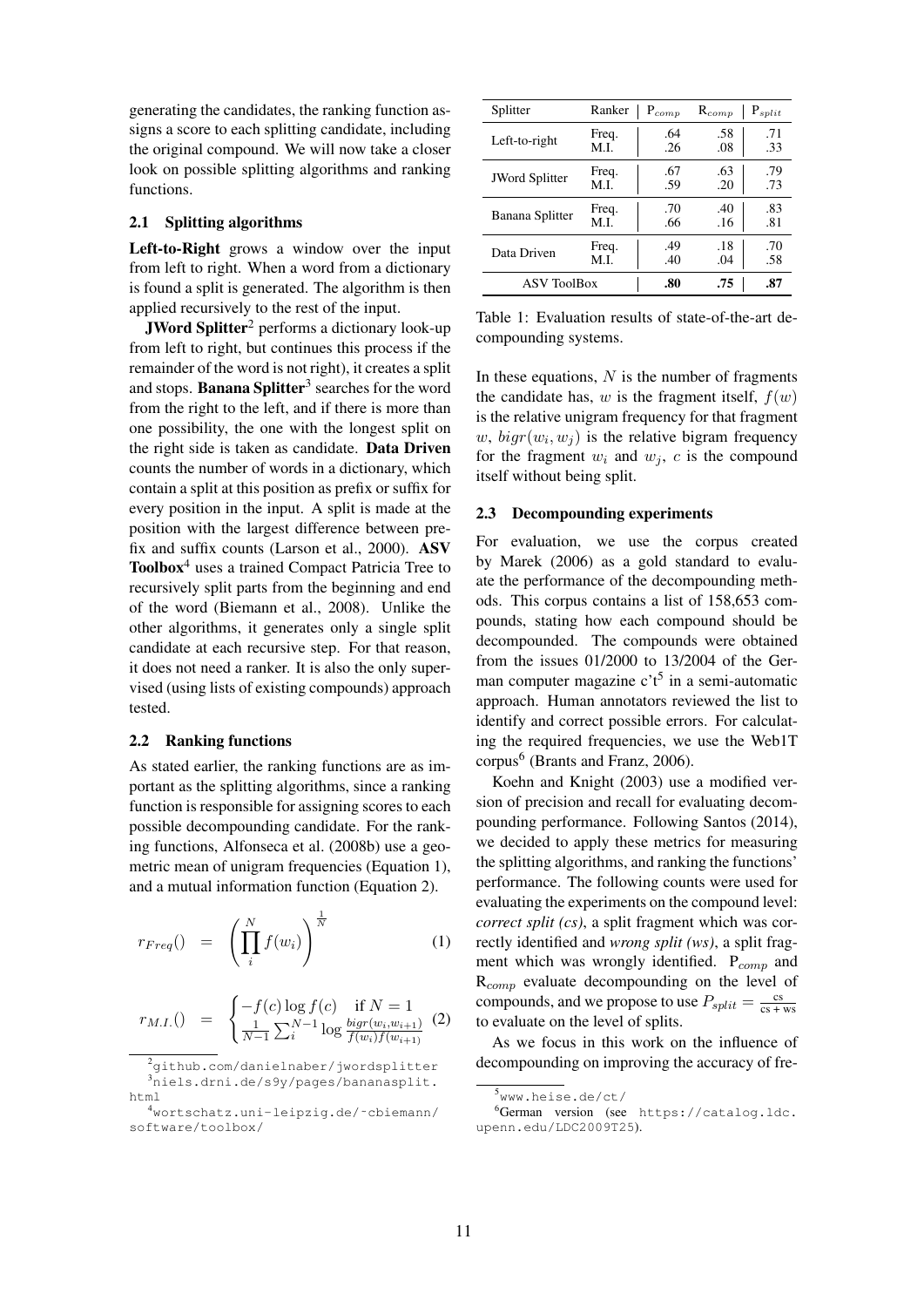| Dataset                        | peDOCS | MedForum | Pythag. |
|--------------------------------|--------|----------|---------|
| Number of doc.                 | 2.644  | 102      | 60      |
| $\varnothing$ doc. length      | 14,016 | 135      | 277     |
| Median doc. length             | 809    | 104      | 68      |
| # keyphrases                   | 30,051 | 853      | 622     |
| $\varnothing$ key / doc.       | 11.37  | 8.41     | 10.37   |
| $\varnothing$ tokens / key     | 1.15   | 1.07     | 1.30    |
| $\varnothing$ characters / key | 13.27  | 10.28    | 12.22   |

Table 2: Corpus statistics of datasets.

quency counts,  $P_{split}$  is the best metric in our case. We can see in Table 1 that the ASV Toolbox splitting algorithm is the best performing system in respect to  $P_{split}$ . Thus, we select it as the decompounding algorithm in our keyphrase extraction experiments described in the next section.

# 3 Experiments

### 3.1 Datasets

For our evaluation, we could not rely on English datasets, as there is only very little compounding and thus the expected effect of decompounding is small. German is a good choice, as it is infamous for its heavy compounding, e.g. the well-known *Donaudampfschifffahrtskapitan¨* (Engl.: *captain of a steam ship on the river Danube*). For German keyphrase extraction, we can use the peDOCS datasets described in Erbs et al. (2013) and we created two additional datasets consisting of summaries of lesson transcripts (Pythagoras) and posts from a medical forum (MedForum). Table 2 summarizes their characteristics.

peDOCS consists of peer-reviewed articles, dissertations, and books from the educational domain published by researchers. The gold standard for this dataset was compiled by professional indexers and should thus be of high quality. We present two novel keyphrase datasets consisting of German texts. MedForum is composed of posts from a medical forum.<sup>7</sup> To our knowledge, it is the first dataset with keyphrase annotations from user-generated data in German. Two German annotators with university degrees identified a set of keyphrases for every document and following Nguyen and Kan (2007), the union of both sets are the final gold keyphrases. The Pythagoras dataset contains summaries of lesson transcripts compiled in the Pythagoras project. $8$  Two annotators identified keyphrases after a training phase with discussion of three documents. As in the MedForum dataset, the gold standard consists of the union of lemmatized keyphrases by both annotators. All datasets contain a unranked list of keyphrases.

The peDOCS dataset is by far the largest of the sets, since it has been created over the course of several years. MedForum and Pythagoras contain fewer documents but each document is annotated by a fixed pair of human annotators. The average number of keyphrases is highest for peDOCS and lowest for MedForum. The length of the document also influences the number of keyphrases as short documents have fewer keyphrase candidates. Keyphrases in all three datasets are on average very short. The example in Figure 1 gives an example of a rather specific keyphrase which, however, consists of only one token. We believe that keyphrase extraction approaches benefit from decompounding more in cases of short documents. Longer documents provide more statistical data which reduces the need for additional statistical data obtained with decompounding.

# 3.2 Experimental Setup

For preprocessing, we rely on components from the DKPro Core framework (Eckart de Castilho and Gurevych, 2014) and on DKPro Lab (de Castilho and Gurevych, 2011) for building experimental pipelines. We use the Stanford Segmenter<sup>9</sup> for tokenization, TreeTagger (Schmid, 1994; Schmid, 1995) for lemmatization and partof-speech tagging. Finally, we perform stopword removal and decompounding as described in Section 2. It should be noted that in most preprocessing pipelines, decompounding should be the last step, as it heavily influences POS-tagging. We extract all lemmas in the document as keyphrase candidates and rank them according to basic ranking approaches based on frequency counts and the position in the document. We do not use more sophisticated extraction approaches, as we want to examine the influence of decompounding as directly as possible. However, it has been shown that frequency-based heuristics are a very strong baseline (Zesch and Gurevych, 2009), and even supervised keyphrase extraction methods such as KEA (Witten et al., 1999) use term frequency and position as the most important features and will be

<sup>7</sup>www.medizin-forum.de/

<sup>8</sup>www.dipf.de/en/research/projects/ pythagoras

<sup>9</sup>nlp.stanford.edu/software/segmenter. shtml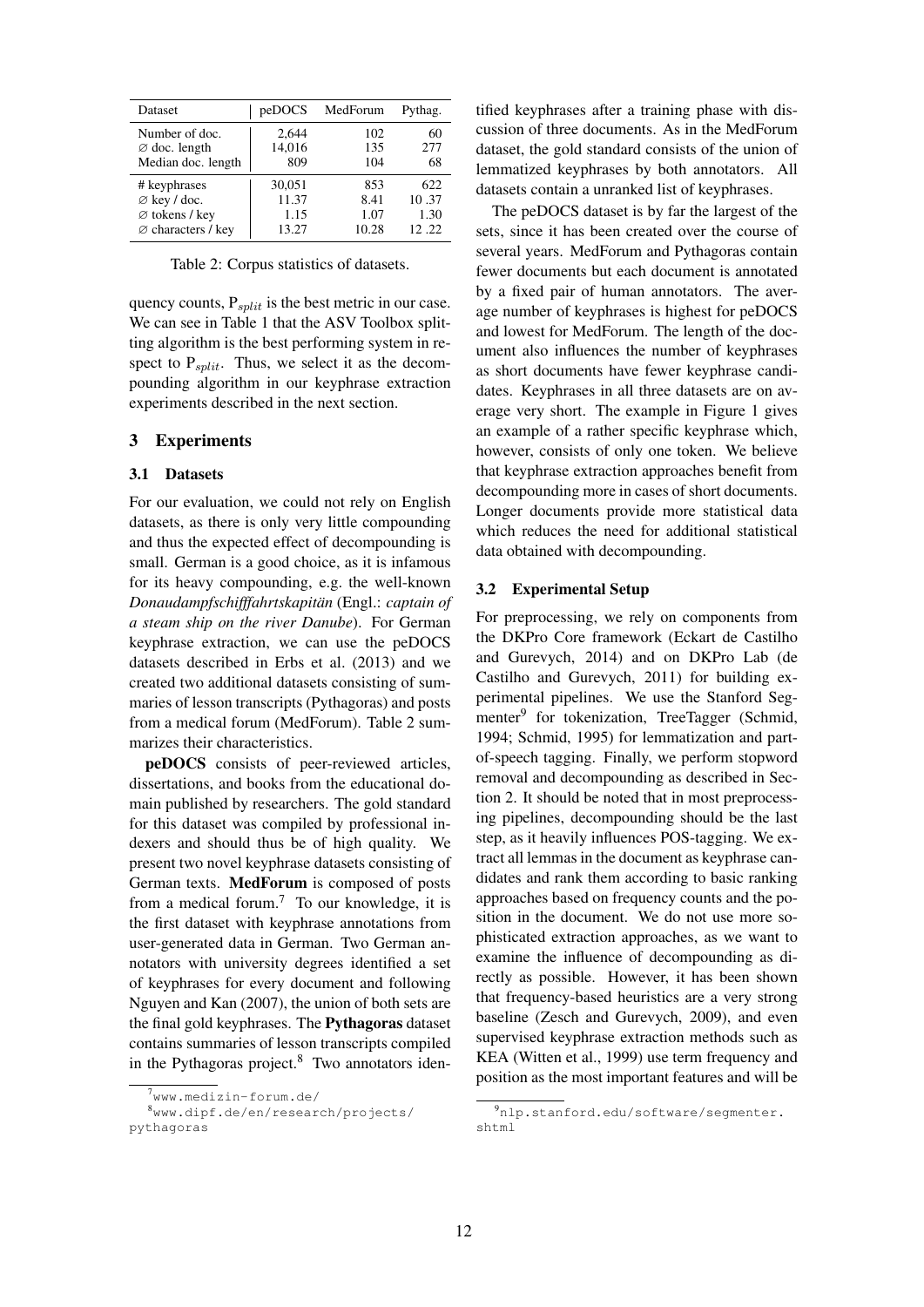heavily influenced by decompounding.

We evaluate the following ranking methods: **tf**idf<sub>constant</sub> ranks candidates according to their term frequency  $f(t, d)$  in the document. **tf-idf** decreases the impact of words that occur in most documents. The term frequency count is normalized with the inverse document frequency in the test collection (Salton and Buckley, 1988).

$$
\text{tf-idf} = f(t, d) \log \frac{|D|}{|d \in D : t \in d|} \qquad (3)
$$

In this formula  $|D|$  is the number of documents and  $|d \in D : t \in d|$  is the number of documents mentioning term  $t$ . As some document collections may be too small to allow computing reliable frequency estimates, we also evaluated  $\mathbf{tf-idf}_{web}$ . Again, the document frequency is approximated by the frequency counts from the Web1T corpus. We take the position of a candidate as a baseline. The closer the keyword is to the beginning of the text, the higher it is ranked. This is not dependent on frequency counts, but decompounding can also have an influence if a compound that appears early in the document is split into parts that are now also possible keyphrase candidates. We test each of the ranking methods with (w) and without (w/o) decompounding.

# 3.3 Evaluation metrics

For the keyphrase experiments, we compare results in terms of precision and recall of the top-5 keyphrases (P@5), Mean Average Precision (MAP), and R-precision  $(R-p)$ .<sup>10</sup> MAP is the average precision of extracted keyphrases from 1 to the number of extracted keyphrases, which can be much higher than ten. R-precision<sup>11</sup> is the ratio of true positives in the set of extracted keyphrases when as many keyphrases as there are gold keyphrases are extracted.<sup>12</sup>

# 4 Results and discussion

In order to assess the influence of decompounding on keyphrase extraction, we evaluate the selected extraction approaches with (w/) and without (w/o) decompounding. The final evaluation results will be influenced by two factors:

| Method                  | $\triangle$ P@5 | $\triangle$ R@5 | $\Delta$ R-p. | $\Delta$ MAP |
|-------------------------|-----------------|-----------------|---------------|--------------|
| Position                | .000            | .000            | .000          | .000         |
| $tf-idf_{\rm constant}$ | .039            | .030            | .022          | .012         |
| tf-idf                  | .031            | .024            | .025          | .015         |
| $tf-idf_{web}$          | .035            | .021            | .024          | .012         |

Table 3: Difference of results with decompounding on the MedForum dataset.

Enhanced frequency counts: As we have discussed before, the frequency counts will be more accurate, which should lead to higher quality keyphrases being extracted. This affects frequency-based rankings.

More keyphrase candidates: The number of keyphrase candidates might increase, as it is possible that some of the parts created by the decompounding were not mentioned in the document before. This is the special case of a enhanced frequency count going up from 0 to 1.

We perform experiments to investigate the influence of both effects, first, the enhanced frequency counts, and second, the newly introduced keyphrase candidates.

#### 4.1 Enhanced frequency counts

In order to isolate the effect, we limit the list of keyphrase candidates to those that are already present in the document without decompounding. We selected the MedForum dataset for this analysis, because it contains many compounds and has the shortest documents which we believe is best suited for an additional decompounding step.

Table 3 shows improvements of evaluation results for keyphrase extraction approaches on the MedForum datasets. The improvement is measured as the difference of evaluation metrics of using extraction approaches with decompounding compared to not using any decompounding. This table does not show absolute numbers, instead it shows the increase of performance. Absolute values are not comparable to other experimental settings, because all gold keyphrases that do not appear in the text as lemmas are disregarded. We can thus analyze the effect of enhanced frequency counts in isolation. Results show that for tf $idf_{constant}$ , tf-idf, and tf-idf<sub>web</sub> our decompounding extension increases results on the MedForum dataset considering only candidates that are extracted without decompounding. Decompounding does not affect results for the position baseline as it is not based on frequency counting. For the frequency-based approaches, the effect is rather

 $10\overline{\text{Using}}$  the top-5 keyphrases reflects best the average number of keyphrases in our evaluation datasets and is common practice in related work (Kim et al., 2013).

<sup>&</sup>lt;sup>11</sup>This is commonly in information retrieval and first used for keyphrase identification in Zesch and Gurevych (2009)

<sup>&</sup>lt;sup>12</sup>Refer to Buckley and Voorhees (2000) for an overview of evaluation measures and their characteristics.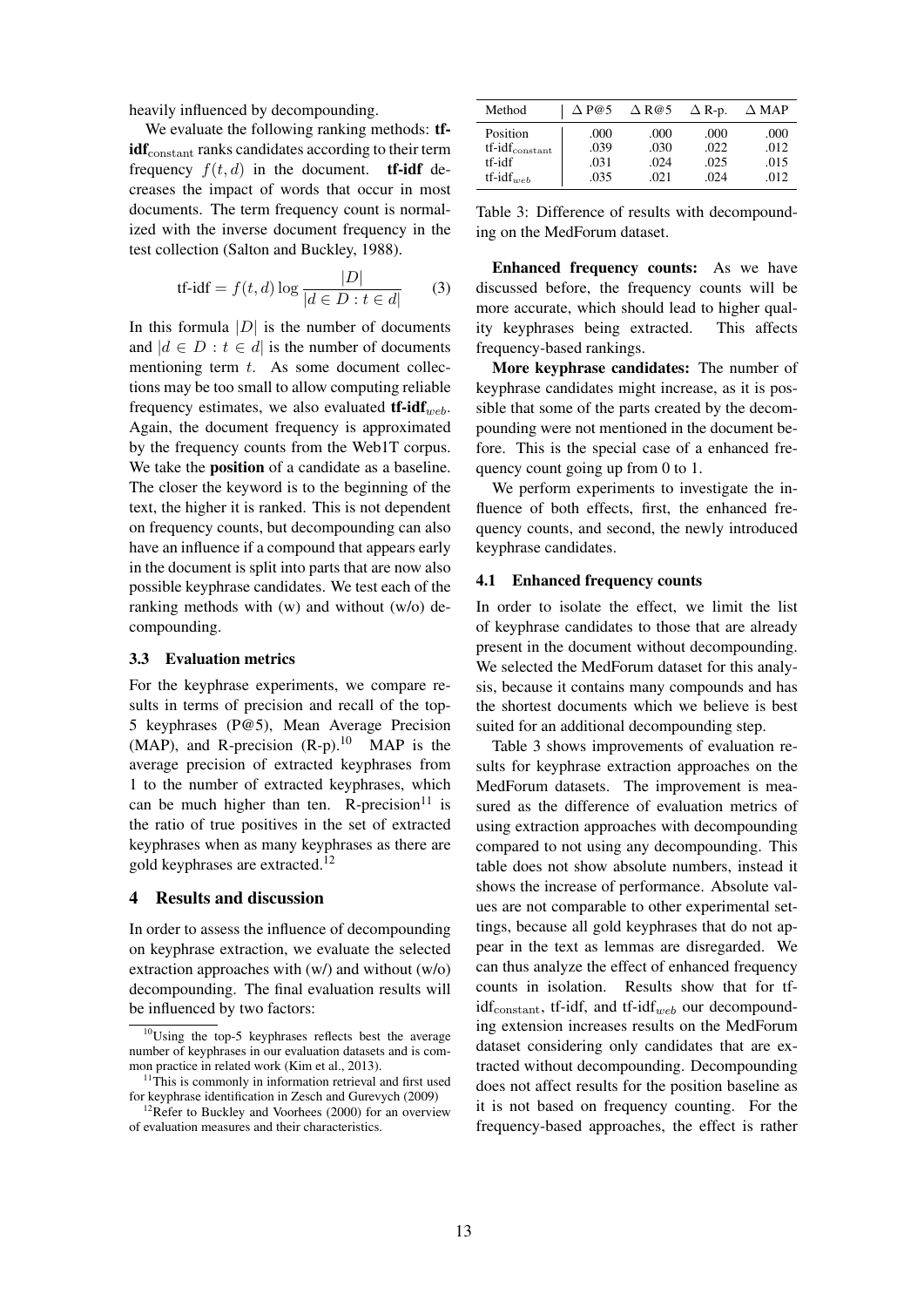|            | Decompounding |      |      |  |  |  |
|------------|---------------|------|------|--|--|--|
| Dataset    | $w/\alpha$    | w    |      |  |  |  |
| peDOCS     | .614          | .632 | .018 |  |  |  |
| MedForum   | .592          | .631 | .038 |  |  |  |
| Pythagoras | .624          | .625 | .002 |  |  |  |

Table 4: Maximum recall for keyphrase extraction with and without decompounding for the datasets.

small in general, however consistent across all metrics and methods. The decompounding extension, however, has the effect of adding further keyphrase candidates.

#### 4.2 More keyphrase candidates

The second effect of decompounding is that new terms are introduced that cannot be found in the original document. Table 4 shows the maximum recall for lemmas with and without decompounding on all German datasets. The maximum recall is obtained by assuming that given a list of candidates the best possible set of keyphrases are extracted. Keyphrase extraction with decompounding increases the maximum recall on all datasets by up to 3.8% points. It must be noted that the increase is due to more keyphrase candidates extracted, which increases the importance of the final ranking. The increase is higher for MedForum while it is lower for Pythagoras. Pythagoras comprises summaries of lesson transcripts for students in the ninth grade, thus teachers are less likely to use complex words which need to be decompounded. The smaller increase for peDOCS compared to MedForum is due to longer peDOCS documents. The longer a document is, the more likely a part in a compound also appears as an isolated token which limits the increase of maximum recall. peDOCS shows to have a higher maximum recall compared to collections with shorter documents because documents with more tokens also have more candidates. MedForum comprises forum data, which contains both medical terms and informal description of such terms. Furthermore, gold keyphrases were assigned to assist others in searching. This leads to having documents containing terms like *Augenschmerzen* (Engl.: *eye pain*) for which the gold keyphrase *Auge* (Engl.: *eye*) was assigned.

### 4.3 Combined results

Previously, we analyzed the effects of decompounding in isolation, now we analyze the combination of enhanced frequency counts and more keyphrase candidates on the overall results. Table 5 shows the complete results for the German datasets, described keyphrase extraction methods, and with and without decompounding.

For the peDOCS dataset, we see a negative effect of decompounding. Only the position baseline and tf-idf<sub>constant</sub> benefit from decompounding in terms of mean average precision (MAP), while they yield lower results in terms of the other evaluation metrics. The improvement of the position baseline in terms of MAP might be to several correctly extracted keyphrases beyond the top-5 extracted keyphrases. We have previously discussed that peDOCS has on average the longest documents and most likely contains all gold keyphrases multiple times in the document text. For this reason, frequency-based approaches do not benefit from additional frequency information obtained from compounds. Many compounds are composed of common words, which already appear in the document. On the contrary, more common keyphrases are weighted higher, which hurts results in the case of peDOCS with highlyspecialized and longer keyphrases. Depending on the task, this might be an undesired behavior.<sup>13</sup>

The only dataset for which the decompounding yields higher results is the MedForum dataset. Results improve with decompounding for tf- $\text{idf}_{\text{constant}}$  and tf-idf. As can be seen in Table 4, enhanced frequency counts improve results, and yield a higher maximum recall. Contrary to the other tf-idf configurations, results for tf-idf<sub>web</sub> decrease with decompounding. This leads to the observation that, besides the effect of enhanced ranking and more keyphrase candidates, a third effect influences results of keyphrase extraction methods: The ranking of additional keyphrase candidates obtained from decompounding. These candidates might appear infrequently in isolation and are ranked high if external document frequencies (df values) are used. Compound parts which do not appear in isolation $14$ —hence, no good keyphrases—are ranked high in case of tf- $\text{idf}_{web}$  because their document frequency from the web is very low. In case of classic tf-idf they are ranked low because they are normalized with doc-

<sup>&</sup>lt;sup>13</sup>When searching for documents, highly-specialized keyphrases might be better suited, while common keyphrases might be better suited for clustering of documents.

<sup>14</sup>The verb *begießen* (Engl.: *to water*) can be split into the verb *gießen* (Engl.: *to pour*) and the prefix *be* which does not appear as an isolated word.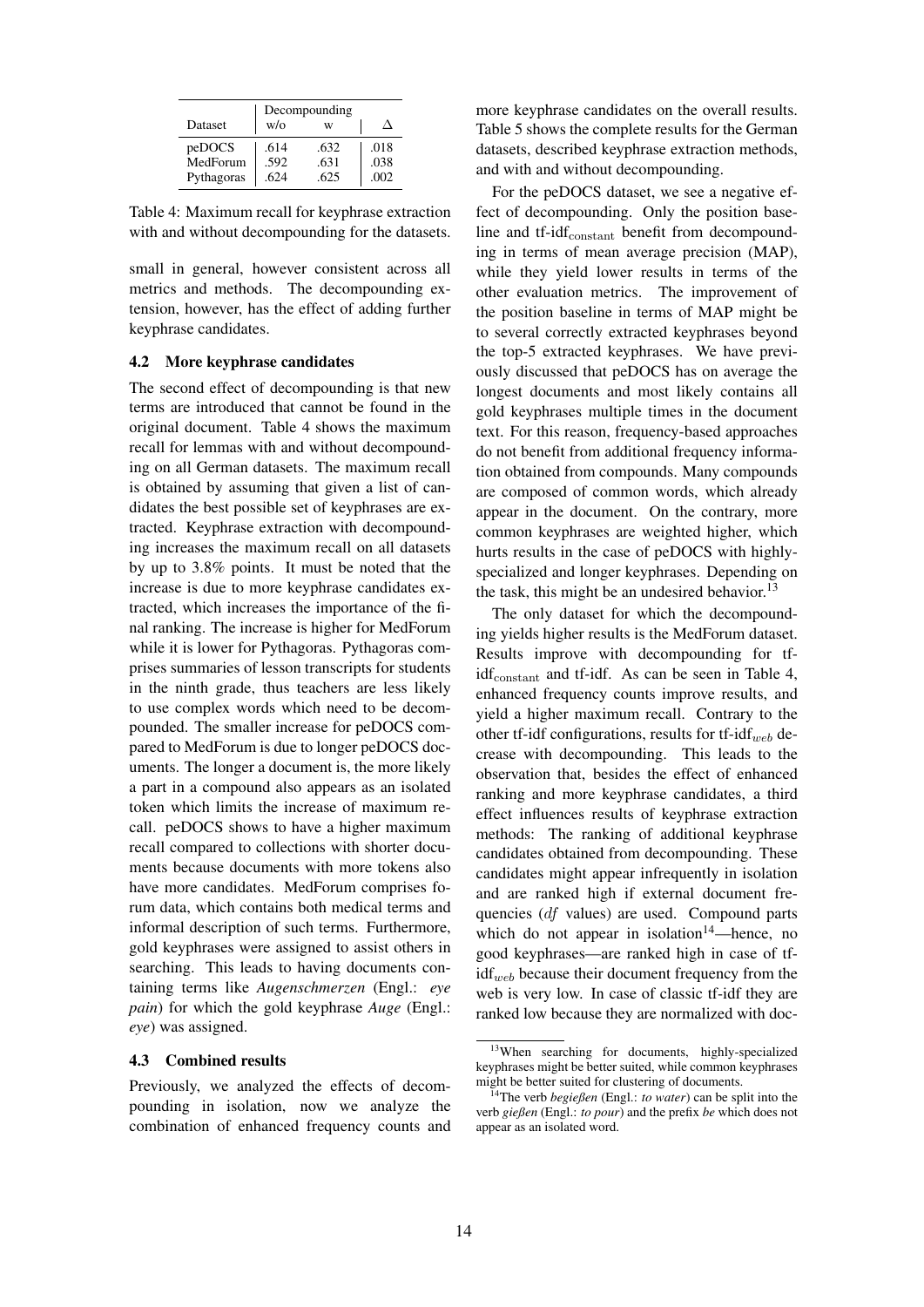|            |                               | Decompounding |                |         |          |      |          |             |      |         |      |      |          |
|------------|-------------------------------|---------------|----------------|---------|----------|------|----------|-------------|------|---------|------|------|----------|
|            |                               |               | Precision $@5$ |         | Recall@5 |      |          | R-precision |      |         | MAP  |      |          |
| Dataset    | Method                        | W/O           | W/             | Δ       | W/O      | W/   | Δ        | W/O         | w/   | Δ       | W/O  | W/   | Δ        |
|            | Upper bound                   | .856          | .864           | .012    | .393     | .403 | .010     | .614        | .632 | .018    | .614 | .632 | .018     |
|            | Position                      | .096          | .068           | $-.028$ | .042     | .030 | $-0.012$ | .092        | .080 | $-.012$ | .083 | .086 | .003     |
| peDOCS     | $tf-idf_{constant}$           | .170          | .160           | $-.010$ | .075     | .070 | $-.004$  | .127        | .125 | $-.002$ | .123 | .123 | .001     |
|            | tf-idf                        | .137          | .117           | $-.020$ | .060     | .051 | $-.009$  | .107        | .088 | $-.019$ | .112 | .099 | $-.014$  |
|            | $tf$ -id $f_{web}$            | .188          | .168           | $-.020$ | .083     | .074 | $-.009$  | .139        | .126 | $-.013$ | .139 | .129 | $-.010$  |
|            | Upper bound                   | .867          | .890           | .023    | .397     | .422 | .025     | .592        | .631 | .038    | .592 | .631 | .038     |
|            | Position                      | .082          | .073           | $-.010$ | .049     | .043 | $-.006$  | .101        | .090 | $-.011$ | .142 | .130 | $-0.012$ |
|            | $tf-idf_{constant}$           | .149          | .161           | .012    | .089     | .096 | .007     | .144        | .145 | .001    | .165 | .162 | $-.003$  |
| MedForum   | tf-idf                        | .235          | .282           | .047    | .140     | .168 | .028     | .210        | .234 | .025    | .203 | .210 | .007     |
|            | $tf-idf_{web}$                | .231          | .165           | $-.067$ | .138     | .098 | $-.040$  | .223        | .159 | $-.064$ | .206 | .180 | $-.027$  |
| Pythagoras | Upper bound                   | .941          | .942           | .001    | .344     | .344 | .001     | .624        | .625 | .002    | .624 | .625 | .002     |
|            | Position                      | .030          | .023           | $-.007$ | .014     | .011 | $-.003$  | .044        | .022 | $-.022$ | .106 | .075 | $-.031$  |
|            | $tf-idf_{constant}$           | .137          | .087           | $-.050$ | .066     | .042 | $-.024$  | .143        | .103 | $-.040$ | .153 | .121 | $-.032$  |
|            | tf-idf                        | .150          | .150           | .000    | .072     | .072 | .000     | .113        | .114 | .001    | .141 | .136 | $-.005$  |
|            | $\operatorname{tf-idf}_{web}$ | .187          | .100           | $-.087$ | .090     | .048 | $-.042$  | .205        | .102 | $-.103$ | .191 | .136 | $-.055$  |

Table 5: Results for keyphrase extraction approaches without (w/o) and with (w/) decompounding.

ument frequencies from a corpus where decompounding has been applied. In case of tf-idf<sub>web</sub>, no decompounding has been applied. The effect of the poor ranking of newly introduced keyphrase candidates needs to be investigated further by conducting a manual analysis of the decompounding performance and the creation of non-words.

For the Pythagoras dataset, keyphrase extraction approaches yield similar results as for peDOCS. Decompounding decreases results, only results for tf-idf stay stable. As seen earlier (see Table 4), decompounding does not raise the maximum recall much (only by .002). As before in the case of the MedForum dataset, tf- $idf_{web}$  is influenced negatively by the decompounding extension. Results for tf-idf<sub>web</sub> decrease by .103 in terms of R-precision, which is a reduction of more than 50%. The ranking of keyphrases is hurt by many keyphrases, which appear as parts of compounds. They are ranked high because they infrequently appear as separate words. Considering the characteristics of keyphrases in Pythagoras, we see that keyphrases are rather long with 12.22 characters per keyphrase. This leads to the observation that the style of the keyphrases has an effect on the applicability of decompounding. Datasets with more specific keyphrases are less likely to benefit from decompounding.

### 5 Conclusions and future work

We presented a decompounding extension for keyphrase extraction. We created two new datasets to analyze these effects and showed that decompounding has the potential to increase results for keyphrase extraction on shorter German documents. We identified two effects of decompounding relevant for keyphrase extraction: (i) enhanced frequency counts, and (ii) more keyphrase candidates. We find that the first effect slightly increases results when updating the term frequencies, while including the second effect in the evaluation, reduces results for two of three datasets. We thus conclude that the effect of decompounding for keyphrases extraction requires further analysis, but may be a useful feature for supervised systems (Berend and Farkas, 2010).

In the future, we propose to further analyze characteristics of good keyphrases and whether they often are compounds. We see the potential for better decompounding approaches as any improvements on this task may have positive effects on keyphrase extraction. We would also like to investigate other effects that make tasks like keyphrase extraction especially hard. Named entity disambiguation might improve results further as some concepts are mentioned frequently in a text but always with another surface form. We make our experimental framework available to the community to foster future research.

### Acknowledgments

This work has been supported by the Volkswagen Foundation as part of the Lichtenberg-Professorship Program under grant No. I/82806, by the Klaus Tschira Foundation under project No. 00.133.2008, and by the German Institute for Educational Research (DIPF) We thank the anonymous reviewers for their helpful comments.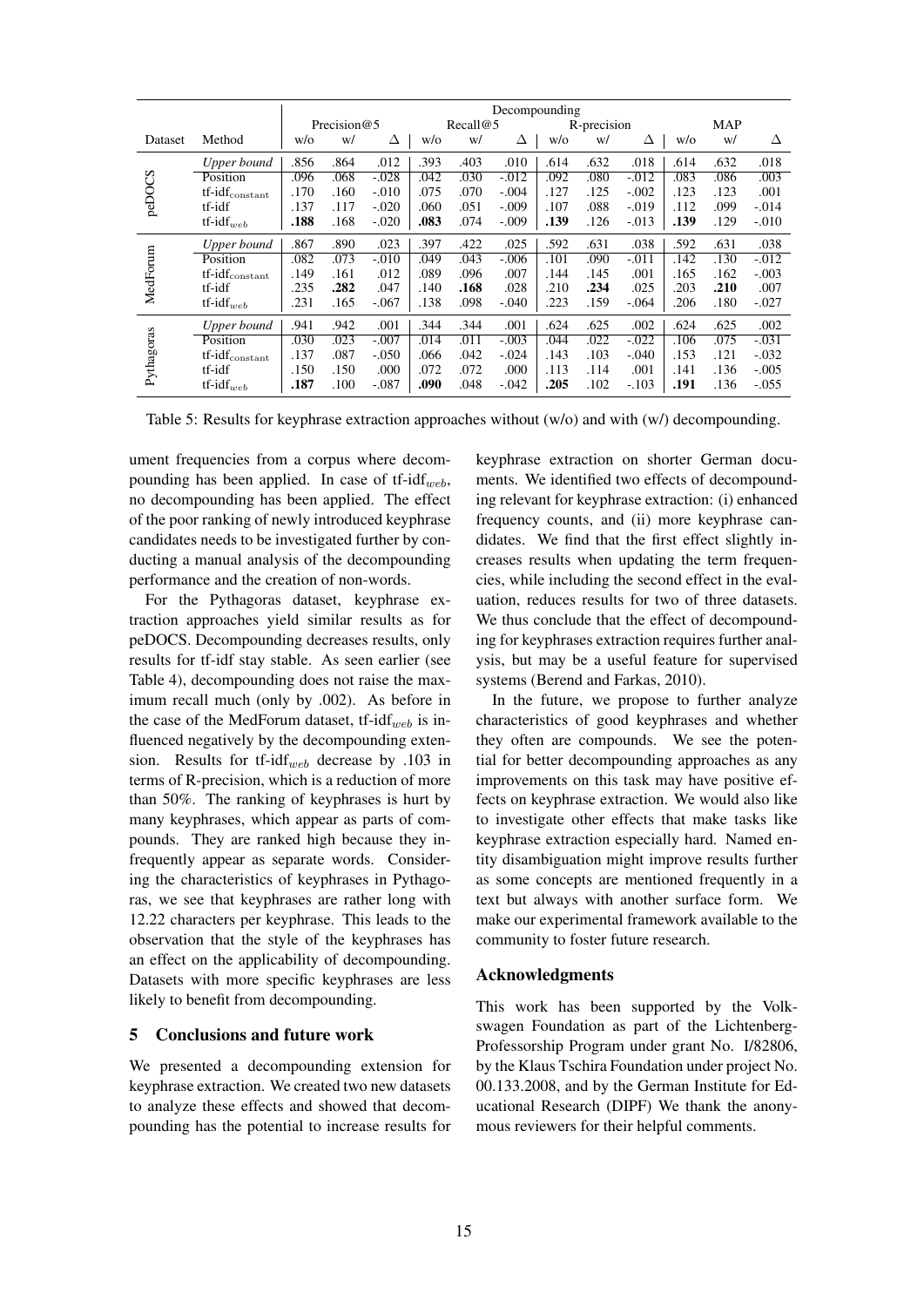### References

- Enrique Alfonseca, Slaven Bilac, and Stefan Pharies. 2008a. Decompounding Query Keywords from Compounding Languages. In *Proceedings of the 46th Annual Meeting of the Association for Computational Linguistics on Human Language Technologies: Short Papers*, HLT-Short '08, pages 253–256, Stroudsburg, PA, USA. Association for Computational Linguistics.
- Enrique Alfonseca, Slaven Bilac, and Stefan Pharies. 2008b. German Decompounding in a Difficult Corpus. In *Computational Linguistics and Intelligent Text Processing*, volume 4919 of *Lecture Notes in Computer Science*, pages 128–139. Springer Berlin Heidelberg.
- Marco Baroni, Johannes Matiasek, and H Trost. 2002. Predicting the Components of German Nominal Compounds. *ECAI*, pages 1–12.
- Gábor Berend and Richárd Farkas. 2010. SZTER-GAK: Feature Engineering for Keyphrase Extraction. In *Proceedings of the 5th International Workshop on Semantic Evaluation*, SemEval '10, pages 186–189, Stroudsburg, PA, USA.
- Chris Biemann, Uwe Quasthoff, Gerhard Heyer, and Florian Holz. 2008. ASV Toolbox: a Modular Collection of Language Exploration Tools. In *Proceedings of the Sixth International Conference on Language Resources and Evaluation (LREC'08)*, pages 1760–1767, Paris. European Language Resources Association (ELRA).
- Thorsten Brants and Alex Franz. 2006. Web 1T 5- Gram Version 1. In *Linguistic Data Consortium*, Philadelphia.
- Chris Buckley and Ellen M. Voorhees. 2000. Evaluating Evaluation Measure Stability. In *Proceedings of the 23rd Annual International ACM SIGIR Conference on Research and Development in Information Retrieval - SIGIR '00*, pages 33–40, New York, New York, USA.
- Richard Eckart de Castilho and Iryna Gurevych. 2011. A Lightweight Framework for Reproducible Parameter Sweeping in Information Retrieval. In *Proceedings of the 2011 Workshop on Data Infrastructures for Supporting Information Retrieval Evaluation*, DESIRE '11, pages 7–10, New York, NY, USA. ACM.
- Richard Eckart de Castilho and Iryna Gurevych. 2014. A Broad-coverage Collection of Portable NLP Components for Building Shareable Analysis Pipelines. In *Proceedings of the Workshop on Open Infrastructures and Analysis Frameworks for HLT at COLING 2014*, pages 1–11.
- Nicolai Erbs, Iryna Gurevych, and Marc Rittberger. 2013. Bringing Order to Digital Libraries: From Keyphrase Extraction to Index Term Assignment. *D-Lib Magazine*, 19(9/10):1–16.
- Kazi Saidul Hasan and Vincent Ng. 2014. Automatic keyphrase extraction: A survey of the state of the art. *Proceedings of the Association for Computational Linguistics (ACL), Baltimore, Maryland: Association for Computational Linguistics*.
- Vera Hollink, Jaap Kamps, Christof Monz, and Maarten de Rijke. 2004. Monolingual Document Retrieval for European Languages. *Information Retrieval*, 7(1/2):33–52.
- Anette Hulth. 2003. Improved Automatic Keyword Extraction given more Linguistic Knowledge. In *Proceedings of the Conference on Empirical Methods in Natural Language Processing*, pages 216– 223.
- Su Nam Kim, Olena Medelyan, Min-Yen Kan, and Timothy Baldwin. 2013. Automatic Keyphrase Extraction from Scientific Articles. *Language Resources and Evaluation*, 47:723–742.
- Philipp Koehn and Kevin Knight. 2003. Empirical Methods for Compound Splitting. In *Proceedings of the Tenth Conference on European Chapter of the Association for Computational Linguistics - Volume 1*, EACL '03, pages 187–193, Stroudsburg, PA, USA. Association for Computational Linguistics.
- Stefan Langer. 1998. Zur Morphologie und Semantik von Nominalkomposita. In *Tagungsband der 4. Konferenz zur Verarbeitung naturlicher Sprache ¨ (KONVENS)*, pages 83–97.
- Martha Larson, Daniel Willett, Joachim Koehler, and Gerhard Rigoll. 2000. Compound Splitting and Lexical Unit Recombination for Improved Performance of a Speech Recognition System for German Parliamentary Speeches. In *Proceedings of the 6th International Conference on Spoken Language Processing (ICSLP)*, pages 945–948.
- Torsten Marek. 2006. Analysis of German Compounds using Weighted Finite State Transducers. *Bachelor thesis, University of Tübingen.*
- Rada Mihalcea and Paul Tarau. 2004. TextRank: Bringing Order into Texts. In *Proceedings of Empirical Methods for Natural Language Processing*, pages 404–411.
- Thuy Dung Nguyen and Min-Yen Kan. 2007. Keyphrase Extraction in Scientific Publications. In *Proceedings of International Conference on Asian Digital Libraries*, volume 4822 of *Lecture Notes in Computer Science*, pages 317–326.
- R. J. F. Ordelman. 2003. *Dutch Speech Recognition in Multimedia Information Retrieval*. Ph.D. thesis, University of Twente, Enschede, Enschede, October.
- Gerard Salton and Christopher Buckley. 1988. Term-Weighting Approaches in Automatic Text Retrieval. *Information Processing & Management*, 24(5):513– 523.